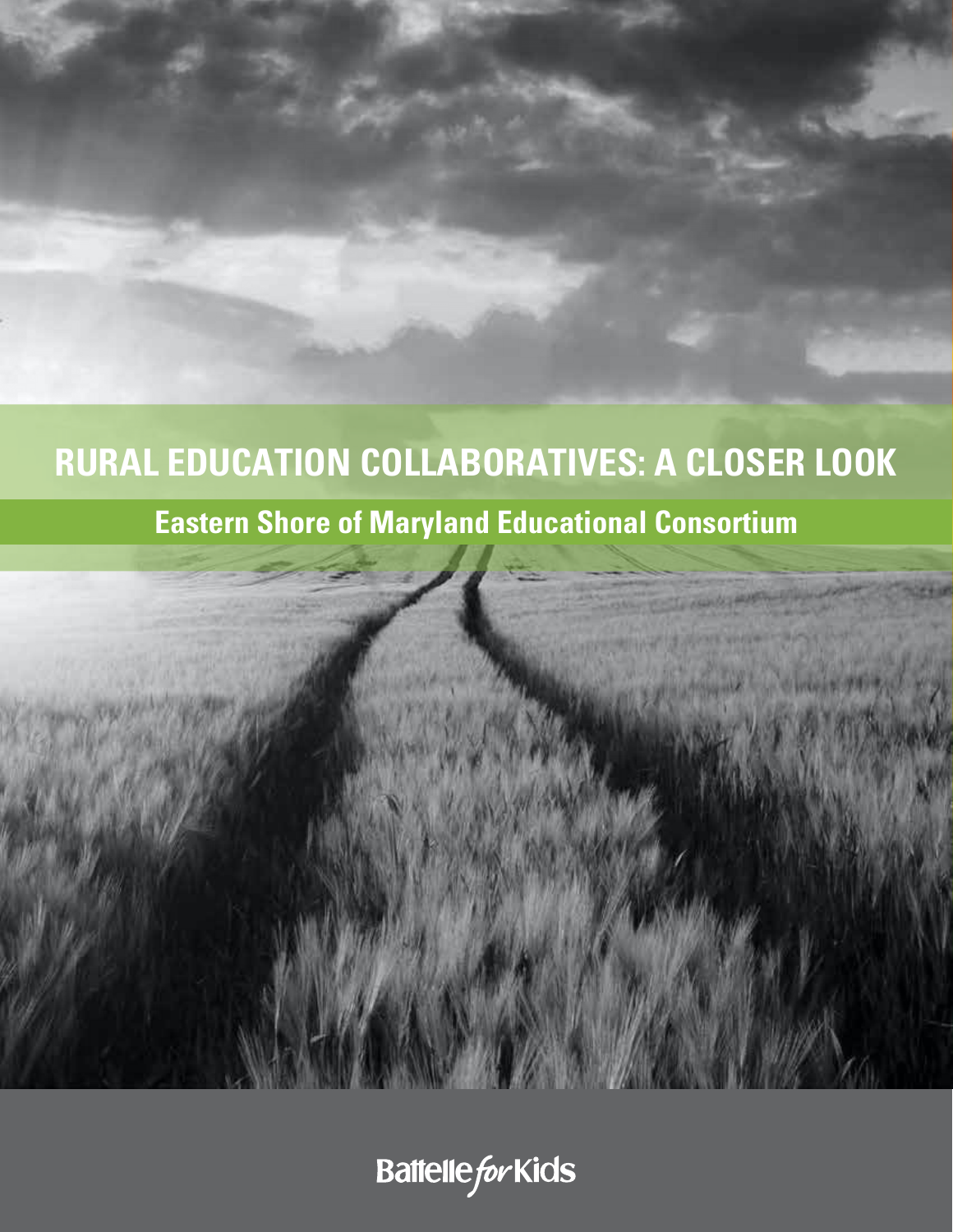## **EASTERN SHORE OF MARYLAND EDUCATIONAL CONSORTIUM**



Battelle for Kids (BFK) has thought deeply about, researched, and invested in rural education collaboratives (RECs). In 2015, BFK partnered with Education Northwest (EdNW) to study 17 of the most promising RECs across the country to learn how they are advancing equity, economic growth, and educational change for rural students and communities. Our research and lessons learned are detailed in the paper, *Generating Opportunity and Prosperity: The Promise of Rural Education Collaboratives*.

In addition, we developed in-depth case studies of four of the collaboratives—using in-person and phone interviews, direct observations of collaborative activities, and other research—including:

- [Eastern Shore of Maryland Educational Consortium](http://www.esmec.org/)
- [Northwest Rural Innovation and Student Engagement Network](http://nwcc.educationnorthwest.org/nw-rise-network)
- [Ohio Appalachian Collaborative](http://portal.battelleforkids.org/OAC/oac-home)
- [Vermont Rural Partnership](http://www.vermontruralpartnership.org/)

Each collaborative offers a unique characteristic that, when taken together, provides real insight into what it takes to advance rural educational opportunity—being well-grounded, well-designed, well-positioned, and well-timed.

There is great promise in rural collaboratives to help elevate the voice of rural districts; uplift and empower isolated educators, administrators, and students; and use limited resources to tackle big issues. Join us as we continue to lead, serve, innovate, and connect collaborative action that advances rural educational opportunity and economic prosperity.

The recent passage of the federal [Every Student Succeeds Act \(ESSA\)](http://www.ed.gov/essa) signals a new era for innovative forms of state and local relationships in the relentless pursuit of educational excellence and equity. Innovation through collaboration is essential. BFK is committed to working with people and places across the country that want to make ESSA work for rural students, families, and communities. Our research on the value and impact of rural education collaboratives can help this effort.

## **ABOUT BATTELLE FOR KIDS**

Battelle for Kids is a national, not-for-profit organization dedicated to moving education forward for students by supporting the educators who work with them every day. Our mission-driven team of education, communications, technology, and business professionals provides innovative services, solutions, and products that empower teachers, develop leaders, and improve school systems to advance learner-centered education and ensure the growth and success of all. Learn how we move rural education forward at bfk.org/rural.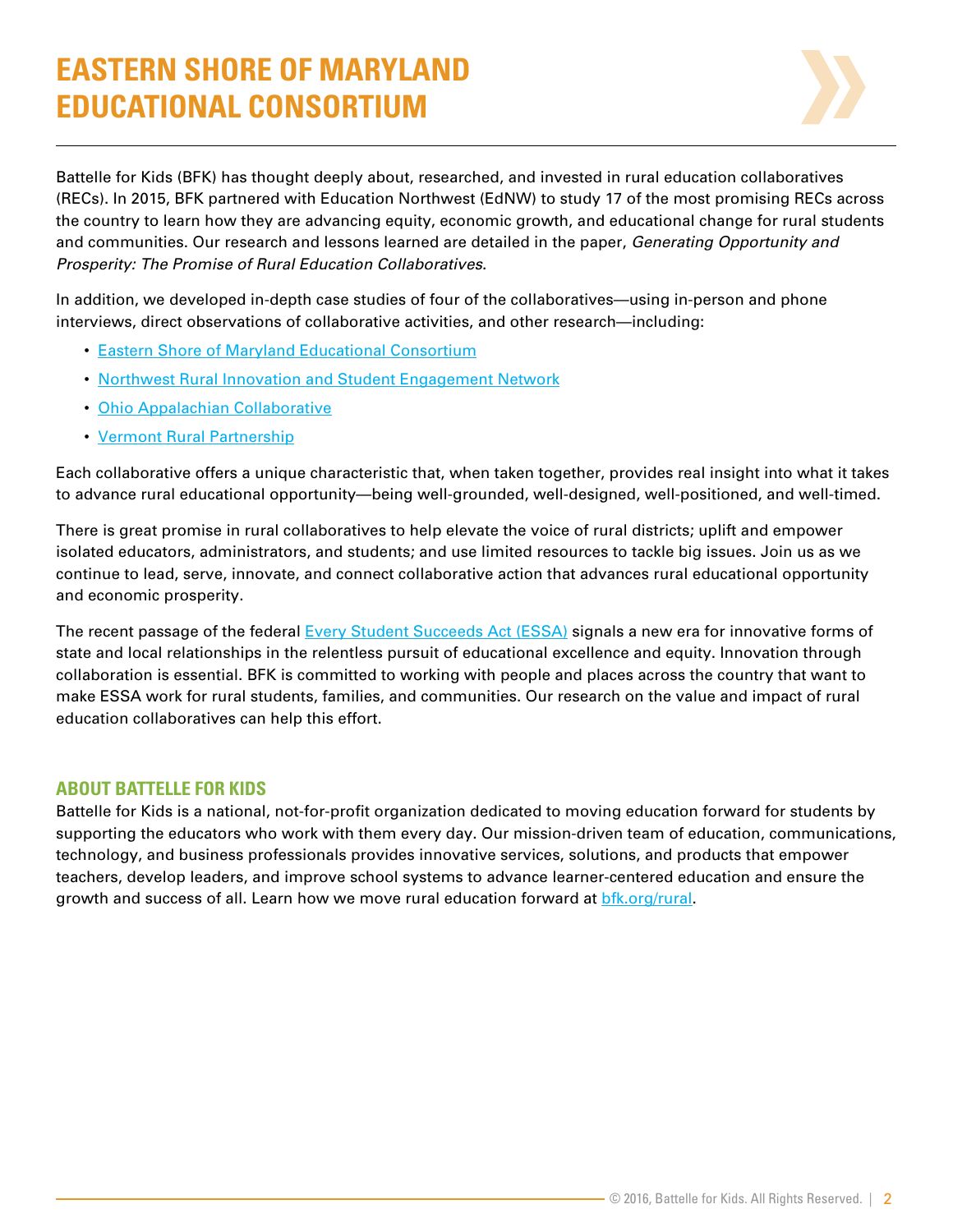## **OVERVIEW**

Almost 30 years ago, nine rural county school systems along the Eastern Shore of Maryland saw a pressing need to come together. County Boards of Education began looking for ways to do more with less. Led by one of their own, the superintendents lobbied state officials and agencies to better address rural needs. This advocacy led to the 1986 legislation under which the [Eastern Shore of Maryland Educational Consortium \(ESMEC\)](http://www.esmec.org/) was established. Composed of the nine county school systems and led by superintendent representatives, ESMEC exists to advise member schools on the unique needs of its rural education community. Specifically, ESMEC was created to advise "member school systems about projects, programs, or services that would enable all Eastern Shore students to develop socially, culturally, economically, and, most importantly, educationally."

Today, the Consortium serves 130 schools and over 64,000 students along the Eastern Shore. While projects may change based on priorities that are identified each year, the majority of ESMEC activities center around operational efficiency and effectiveness; professional development; and collective advocacy. The strength of this collaborative lies in its simplicity. A regionally focused, bottom-up approach has kept the Consortium

**ESMEC AT A GLANCE**

**State(s)** Maryland

**Year Established** 1986

**Students Served** 64,400

> **Grade Level** Pre-K–12

**Focus Area(s)** Cost Savings, Rural Advocacy

**Annual Operating Budget** \$124,000

relevant to its members and well positioned to ensure decision makers do not overlook their needs. Together, superintendents, an executive director, support staff, principals, teachers, and students form a community of support and collaborative innovation. Leaders of this rural education collaborative shared several lessons learned from this group with proven staying power: "Collaborate, communicate, cooperate—it's critical."

*"The Shore takes care of the Shore—it's a Shore thing!" —ESMEC's Founding Members*

## **FOUNDING**

Known for its sparkling Atlantic Ocean waterways and lush green fields, Maryland's Eastern Shore has a unique culture embedded in rural life. Community members living along the Shore have a history of working together locally to make up for limited resources. Eastern Shore county superintendents often communicate the importance of education in rural communities.

*"Helping people understand the needs of the rural community in the larger picture and how our needs might be very different is critical. It is a different mindset. We prioritize educating our government on the changes in the rural community. Back in the day, when watermen were working on the water and farming was thriving, it was a great business. A lot of that has changed because of rules and regulations, and all of a sudden, we are having a change in the dynamic of the culture … When they're saying, 'You've got to get kids ready for the manufacturing field!' Well, we don't have any manufacturing jobs. You've got to get students to see the opportunities beyond rural, but also within rural."* 

*—Eastern Shore County Public School Superintendent*

As one of the major employers in the area, schools have a strong relationship with the surrounding communities. They serve rural students with a diverse set of needs. The Eastern Shore population has a wide distribution of income with a small middle class. Many students and families throughout the region live under the poverty line, and schools are often where these dynamics play out. Educators must convey the value of education and equal opportunities for all students to both high- and low-income families. These realities make collaboration necessary to survive, and bring to bear multi-talented teams of educators and school staff.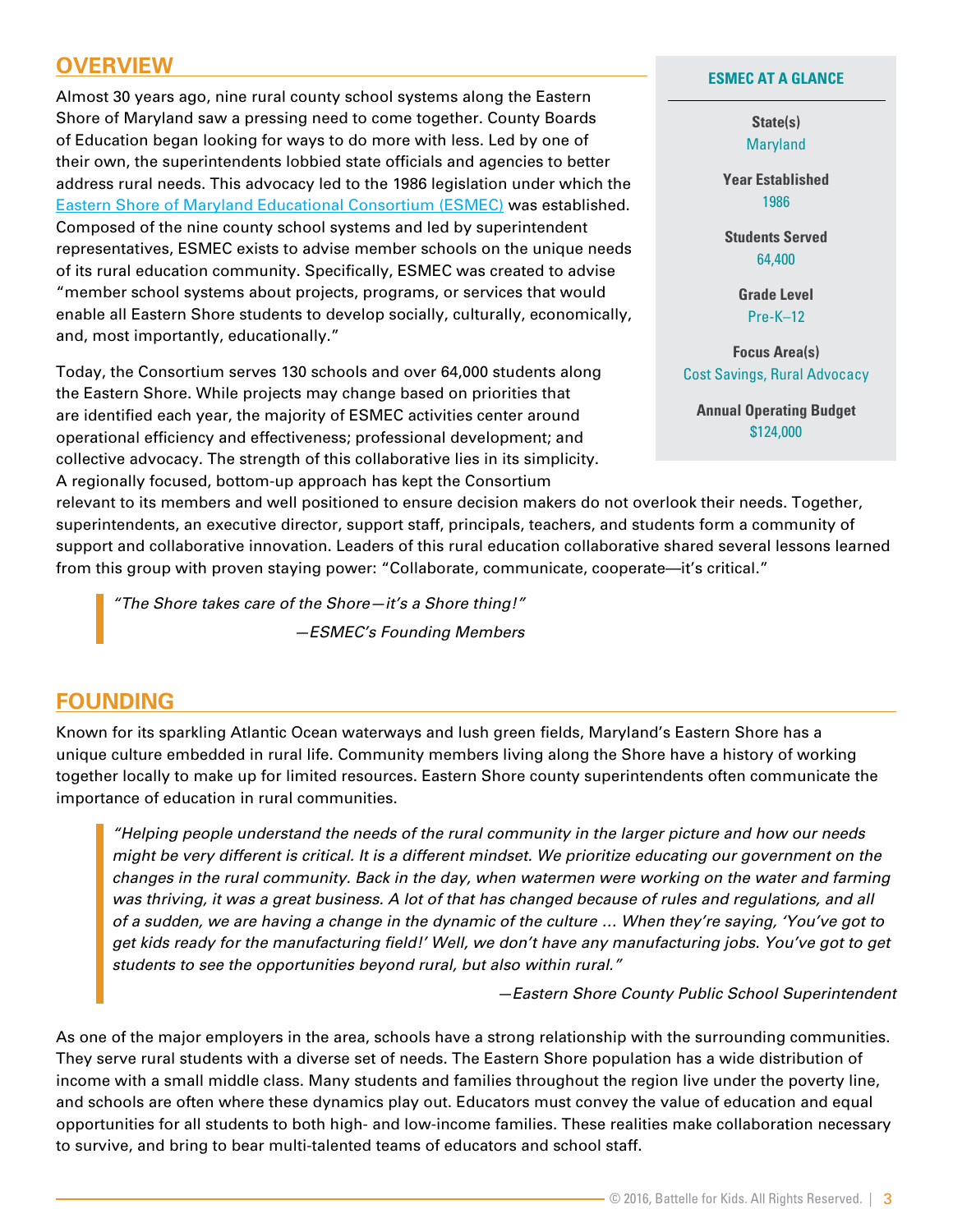*"We wear so many hats that you have to be able to multitask and juggle things. When I go to state meetings, they might talk about equity and have an entire department. Our equity staff member is also the career and technology advisor, so when they [the state] ask for reports and evaluations to be done, for us, it's only one-fifth of a person's job. You don't just become an expert in one thing."*

*—Eastern Shore County Public School Superintendent*

With limited, unpredictable year-to-year resources, and legislative support to facilitate and administer joint programs between county boards, the nine superintendents began to practice collective purchasing and other cost-savings methods.

## **FOCUS**

Initially, the focus of the ESMEC was around advising "member school systems about projects, programs, or services that would enable all Eastern Shore students to develop socially, culturally, economically, and, most importantly, educationally." The nine county school systems now select projects yearly based on the needs of their staff and students, ranging from educating decision makers and administrative professional development, to leveraging vendor group rates for amplified cost savings. Dr. Jon Andes, ESMEC's executive director, sums up the flexible approach and why it has worked for more than 25 years: "The ESMEC is homegrown and authentic to what schools need." Along with this level of flexibility, when an opportunity comes along, counties only participate if it makes sense. As a result, every initiative becomes personalized to participating county needs. For example, when six superintendents identified climbing healthcare costs as a shared barrier in 1998, the subgroup came together as the ESMEC Healthcare Alliance to receive better rates.

*"Our foci change depending on the time. This past year, we really focused on the whole Common Core State Standards shift. When it came, we tried to make sure we were updated legislative-wise. A couple years ago, we had the BEACON study done on the economic impact of education … We always want to look for more ways to be efficient and effective and stay abreast of what is happening at the national and state level."* 

*—ESMEC Superintendent*

## **THE ESMEC VALUE PROPOSITION**

*"Most folks come for therapy, answers, or both." —Jon Andes, ESMEC Executive Director*

Rural collaboratives often come together out of necessity, and the county schools along the Eastern Shore are no different. Because the spirit of working together runs so deeply, as one superintendent stated, "You get to a place of collaboration where you can think about others as much as yourself." Instead of simply identifying opportunities for an individual county, there was a shift to thinking and operating on a larger scale (i.e., how an opportunity might benefit the Consortium as a whole). Such collaborative thinking does not stop at the superintendent level either—district office staff, school building administrators, support staff, and teachers all model a similar level of collaboration. "The collaborative was built from the bottom up," Andes remarked, "but the collaborative spirit of the ESMEC resonates from the top down."

Adopting a spirit of collaboration creates much value for ESMEC members. The Consortium provides a trusting, reliable network of support for its members. In a region where school administrators and teachers wear many different hats, the ESMEC creates a safe environment to discuss common challenges and find solutions. "It's cathartic," one superintendent reflected. "I can't call Baltimore City to discuss some of these things … the ESMEC gives me a place to talk to someone who understands." In-person meetings also play a significant role in trust and relationship building. One superintendent considers it a "mutually educational" experience and described the ESMEC's collaborative efforts: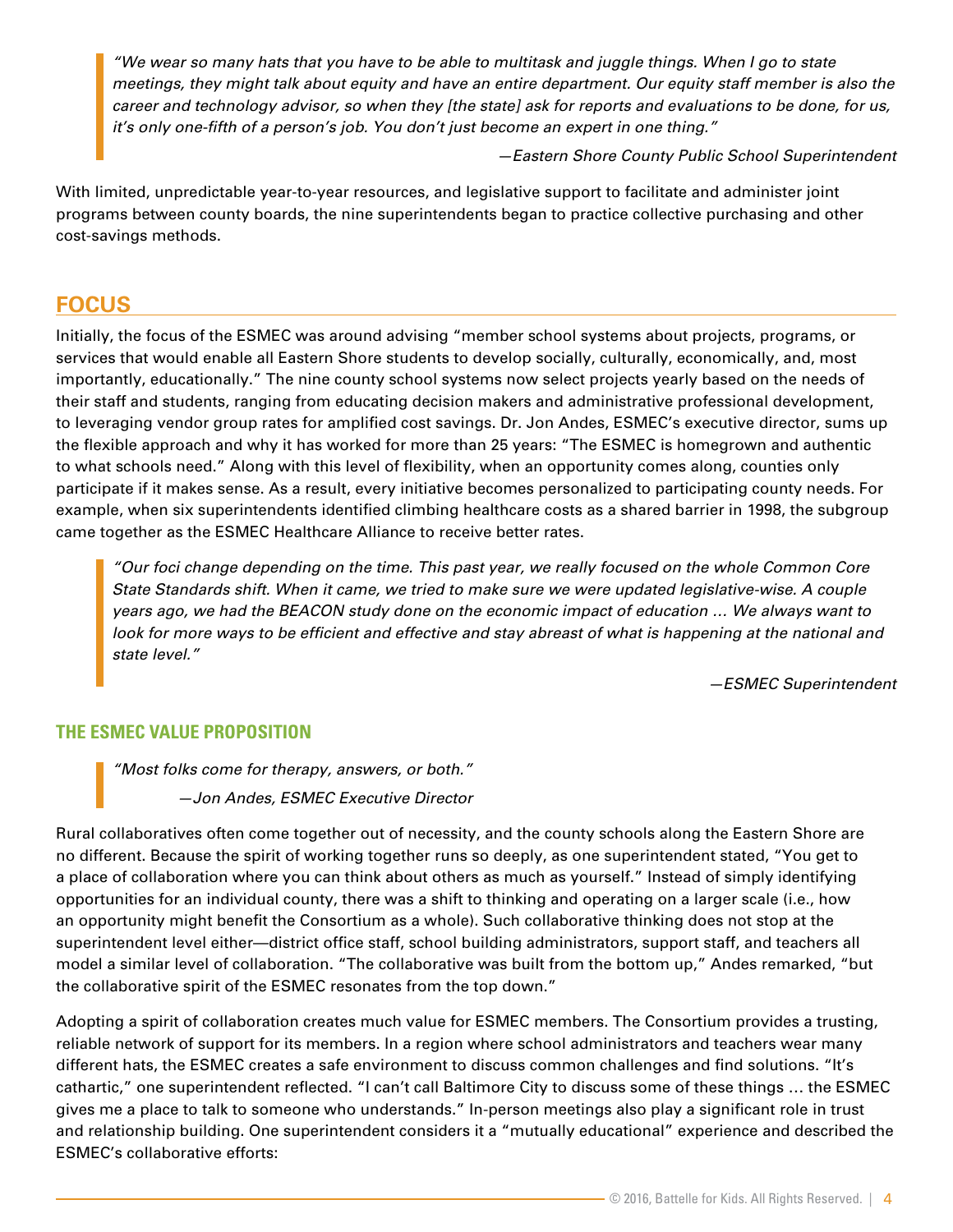*"[The ESMEC] provides a forum for us to brainstorm. It's kind of like a think tank where we can problem solve or brainstorm. We do a lot of networking for our employees and professional development opportunities. For example, we decided that we wanted all our math folks to develop a strategy to implement Common Core math, forming the Eastern Shore Nine. We developed and facilitated that effort, then sort of backed off and let them take hold. It's important for our schools to see us collaborate."*

## **EVOLUTION AND MILESTONES**

From the beginning, participating members of the ESMEC have paid annual membership dues. The cost can vary from one year to the next, but the ESMEC typically operates on an approximately \$124,000 annual budget. County school boards cover membership fees with state or local funding. In addition to membership fees, the Consortium also receives revenue from local sponsorship partners, community foundations, and the occasional grant.

Several initiatives have branched off ESMEC work over the years and now operate as separate units. The Energy Trust (see Innovation in Cost Savings), Special Education Alliance, and Healthcare Alliance groups, described in a later section, were products of early ESMEC work and continue to benefit the Consortium.

#### **OPERATIONS AND GOVERNANCE**

The ESMEC is governed by superintendents representing the nine county boards on the Eastern Shore of Maryland. They meet on a monthly basis to share information, discuss challenges, and identify solutions. Six sub-committees focus on various administrative areas: transportation, food service, personnel, pupil services, school facilities, and finance/ purchasing. The Consortium's executive director convenes and facilitates the district administrators to, as he describes, "promote management efficiency and effectiveness through collaboration and cooperation." In addition to coordinating/facilitating meetings, the executive director is also responsible for communicating with Consortium members, producing a quarterly newsletter, and serving as the ESMEC liaison to state agencies and officials.

#### **MILESTONES**

#### **1986**

- State of Maryland passes legislation enabling collective purchasing and other cost-savings methods among county boards.
- ESMEC established.

#### **1994**

• Four county systems established Special Education Alliance.

#### **1995**

• Board retreat started as conference to help build superintendents' and board members' capacity to address school needs.

#### **1998**

• Five county systems established Health Insurance Alliance.

#### **2001**

• Energy Trust established.

#### **2006**

• Aspiring Leaders program created for regional staff development.

#### **2012**

• Business Economic and Community Outreach Network (BEACON) project determined economic impact of Eastern Shore public education.

#### **2014**

• Curriculum Repository Around the Bay (CRAB) cloud-based platform launched in all counties.

## **ACTIVITIES AND IMPACT**

Students, teachers, principals, and administrative staff receive a number of services that greatly impact their dayto-day educational experience. Activities directly correspond to the needs of the Consortium members, including efficiency and effectiveness, professional development, and collective advocacy.

#### **EFFICIENCY AND EFFECTIVENESS**

Several initiatives streamline and maximize school operations to enable cost savings so that "buses, beans, and balls" do not constrict decision making. "We have to be very creative in using resources," one superintendent stated.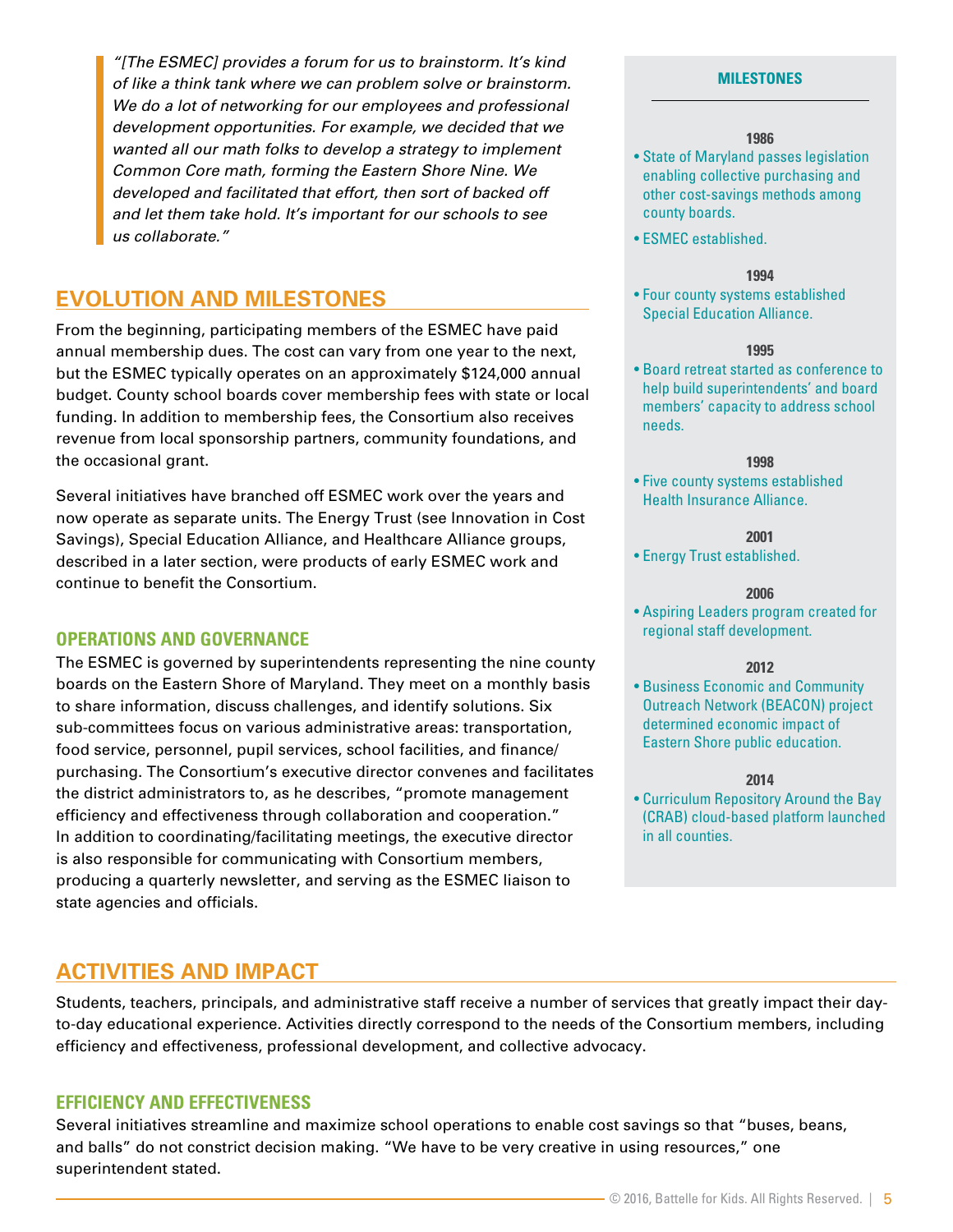- **Health Insurance Alliance**—Described as a "huge success," the Alliance began in the 1990s and allows its six county school members to offer valuable healthcare to staff at a relatively low cost.
- **Special Education Trust**—Similar to the Health Insurance Alliance, four school systems share services like occupational and speech therapy across counties. This makes a big difference when one or two students per county are in need of these services.
- **Energy Trust**—Created by ESMEC in 2001, the Energy Trust has taken shape as an independent electricity procurement cooperative.

## **PROFESSIONAL DEVELOPMENT**

- **Aspiring Leadership Institute and Annual Fall Leadership Conference**—Face-to-face gatherings that provide county school staff with high-quality development opportunities. Incoming ESMEC leaders consider the opportunity to build relationships with new peers invaluable (see Legacy of Leadership).
- **Curriculum Repository Around the Bay (CRAB)**—A cloudbased, collaboratively developed platform to house teachercreated curriculum.
- **Teacher Recruitment Fair and "Teacher of the Year"** Initiatives to recruit, incentivize, and reward more minority teacher candidates.
- **Superintendent Summer Conference on Education**—Boards of Education, superintendents, and executive staff gather at this meeting to learn from one another, set priorities, and receive professional development from outside speakers.

## **COLLECTIVE ADVOCACY**

Each year, the ESMEC identifies its legislative priorities in areas such as funding, capital projects, technology, and local control. The Consortium uses the agenda to help inform and educate federal, state, and local officials, as well as business leaders on rural issues. For example, rural superintendents on the Shore meet to align on issues before convening with the larger Public School Superintendent Association of Maryland. They also expressed to the Association that frequent travel to Baltimore for meetings was difficult for some ESMEC superintendents, and as a result, the meetings were moved to a more accessible location.

#### **LEGACY OF LEADERSHIP**

Talbot County rests on the western edge of the Eastern Shore peninsula. As one of the smaller Eastern Shore school systems, the district serves 4,570 students across its nine school buildings. St. Michael's middle/ high school principal and assistant principal share something in common with their superintendent: They have all gone through an iteration of the Aspiring Leadership Institute. St. Michael's principal found the Institute's opportunity to collaborate critical.

*"I attended the Aspiring Leader's Institute as an incoming assistant principal. Sharing experiences with similar professionals and bringing that back to school was so beneficial. We had a mix of principals and teacher leaders involved in our cohort. There were three cohorts of 15. I have good working relationships with some of them to this day, and I know that I can pick up the phone and call them any time."* 

Talbot County's superintendent had similar positive experiences as a new principal in what would later become the Institute.

*"When I first came, the Shore [ESMEC] had an assessment center … It was a threeday training for people from the Shore who wanted to become principals. We did a lot of activities and simulations … it was outstanding. It really helped me become a better administrator, not only by putting myself in that experience, but having conversations with folks that are in similar situations."* 

St. Michael's school leaders continue to pass the benefits of ESMEC professional development to their teachers and students.

To convey its economic impact on the surrounding community, the ESMEC commissioned a study on the return on investment (ROI) of public education. In 2012, the Business Economic and Community Outreach Network (BEACON) published a report called the "Economic Impact of Publicly Funded K–12 Education on the Eastern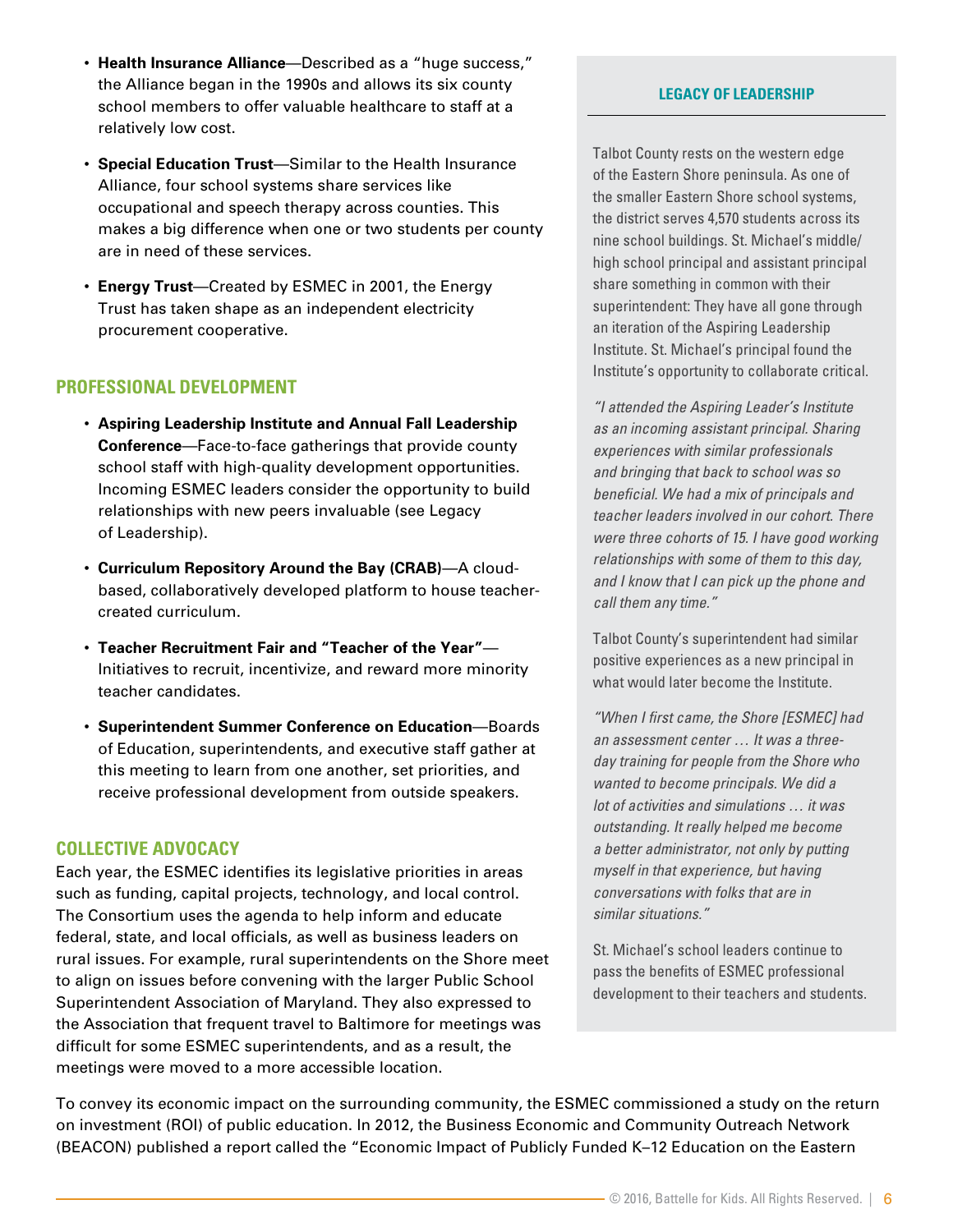Shore of Maryland." The findings demonstrated that the ROI of ESMEC school systems was approximately 92 percent, with a total yearly impact of \$1.8 billion, supporting almost 20,000 jobs, including factors such as increased income of more high-achieving graduates, increased dollars in the public and private sectors, and the economic impact of the ability to attract/retain net wealth creators. BEACON also developed an interactive [economic impact dashboard](http://esmec.org/ESMEC%20011714%20Dashboard.swf), which graphically depicts these findings.

## **LESSONS LEARNED**

Since 1986, the Eastern Shore of Maryland Educational Consortium has managed to thrive as a rural collaborative and "be the economic engine of the region" by graduating college and career ready students. With challenges of geographic location, travel time, and resource management, the ESMEC's members offered the following lessons learned.

## **COLLABORATIVE NORMS ARE ESSENTIAL**

ESMEC members emphasized the importance of building a culture of collaboration by developing norms that create the right space and time for working together. The leadership team offered several tips that help establish positive collaborative norms around communication, starting with member needs, and focusing on positive, creative solutions.

- *Be innovative and creative. Look within and across districts for expertise.*
- *Manage and respect district priorities. It is critical to understand variances across districts. See others as allies, not competitors.*
- *Share out the good that is happening, instead of focusing on the bad.*
- *Work toward thinking about others as much as yourself. Do not get hung up on ownership, identify ways to make it work.*
- *Start from the bottom up. Listen to your collective needs and let the collaborative evolve based on those.*
- *Personality matters, stay positive.*

## **Meet Members Where They Are**

Like many rural regions, the distance between schools can be a barrier to collaboration. When asked what sort of challenges ESMEC members face, leadership agreed that time is a factor. Some district representatives have to drive at least two hours to attend meetings. With schools scattered across the Shore, sometimes across bodies of water, it also becomes difficult to plan activities. As one superintendent shared, "A challenge for us is providing consistent programs across schools, especially when some students have an hour and 45-minute bus ride ahead of them."

Ewell Elementary School, located on Smith Island, is only accessible off the mainland by boat, and has 11 students enrolled. One of the three teachers is also the school principal. To get to Ewell from the Somerset County Public Schools' office, it takes about 15 minutes to drive to the dock, and 45 minutes on the water to reach the shore.

Although remote geography and limited time are common challenges, the leadership team works around them. They incorporate more call-in options to meetings, use technology, and take advantage of existing meetings that already require the group to travel. For example, when the Public School Superintendents Association of Maryland meets, ESMEC superintendents coordinate to host the meeting in a central location or conduct the meeting immediately before.

In addition to being creative with scheduling, the ESMEC quickly learned to be creative with its existing resources. An example of this innovative approach to resource efficiency is the development of the ESMEC Energy Trust (see Innovation in Cost Savings), established in 2001 to "save public funds through cooperative energy procurement."